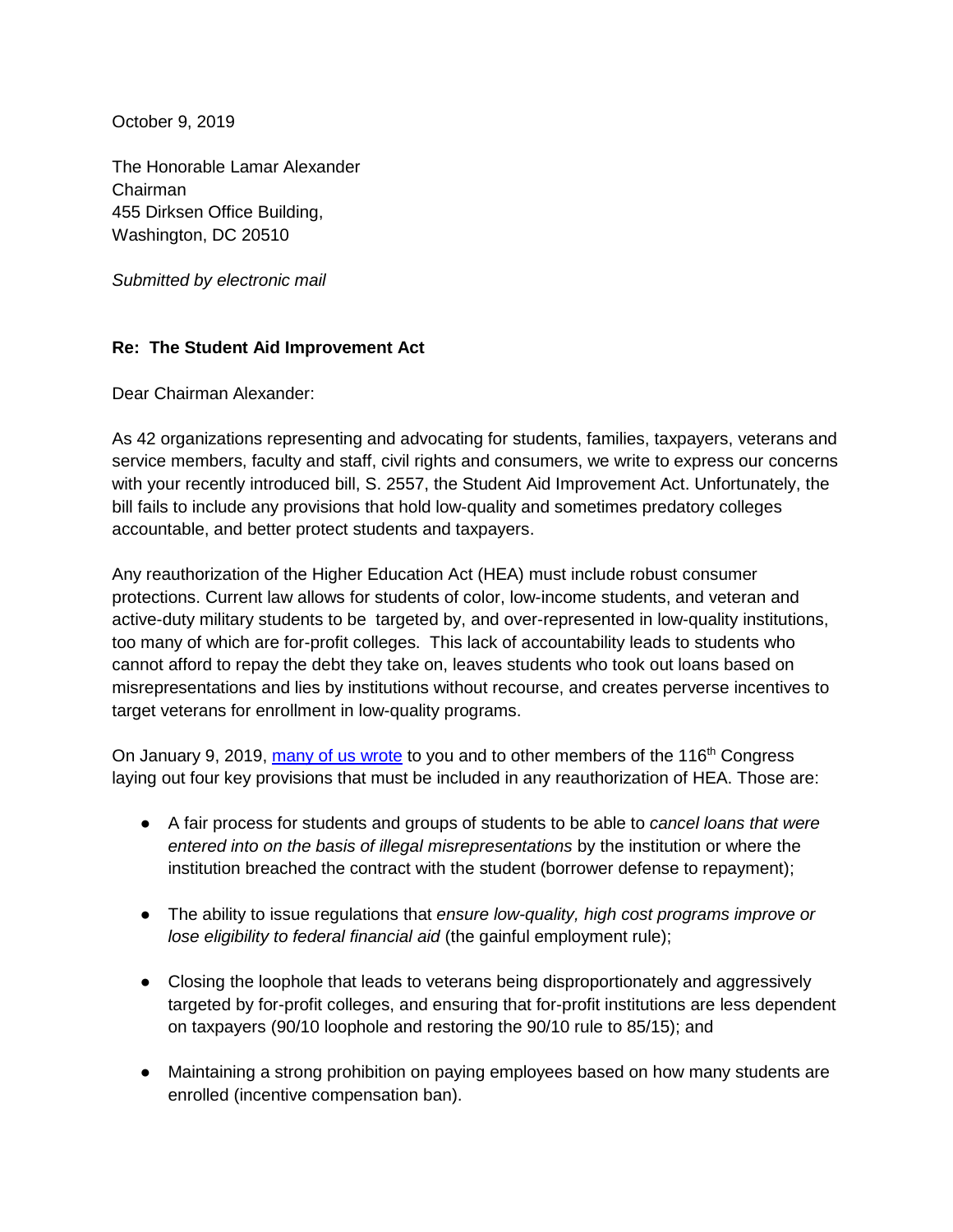Moreover, S. 867, the **PROTECT Students Act**, cosponsored by 27 members of the Senate, offers additional important provisions that should be considered as part of any HEA reauthorization. Not only are none of these critical protections for students and taxpayers included in the Student Aid Improvement Act, but the bill takes the additional step of making new federal Pell Grant dollars available to short-term, non-credit programs without adequate quality safeguards, including potential programs offered by institutions with a history of deceptive practices.

In the absence of a genuinely comprehensive approach to HEA, including improvements that address well-documented abuses and provide basic fairness to students who were deceived and defrauded by their schools, our organizations will stand together to oppose this legislation.

cc: Senator Patty Murray, Ranking Member

Signed,

Allied Progress American Federation of Teachers Americans for Financial Reform Association of Young Americans (AYA) Augustus F. Hawkins Foundation Center for American Progress Center for Law and Social Policy Center for Public Interest Law Center for Responsible Lending Children's Advocacy Network Consumer Action Consumer Advocacy and Protection Society (CAPS) Consumer Federation of California Economic Mobility Pathways (EMPath) Education Reform Now Advocacy The Education Trust Generation Progress Government Accountability Project Higher Education Loan Coalition Hildreth Institute Housing and Economic Rights Advocates The Institute for College Access & Success (TICAS) Maryland Consumer Rights Coalition National Alliance for Partnerships in Equity (NAPE) National Association for College Admission Counseling National Association of Consumer Advocates National Association of Consumer Bankruptcy Attorneys (NACBA)